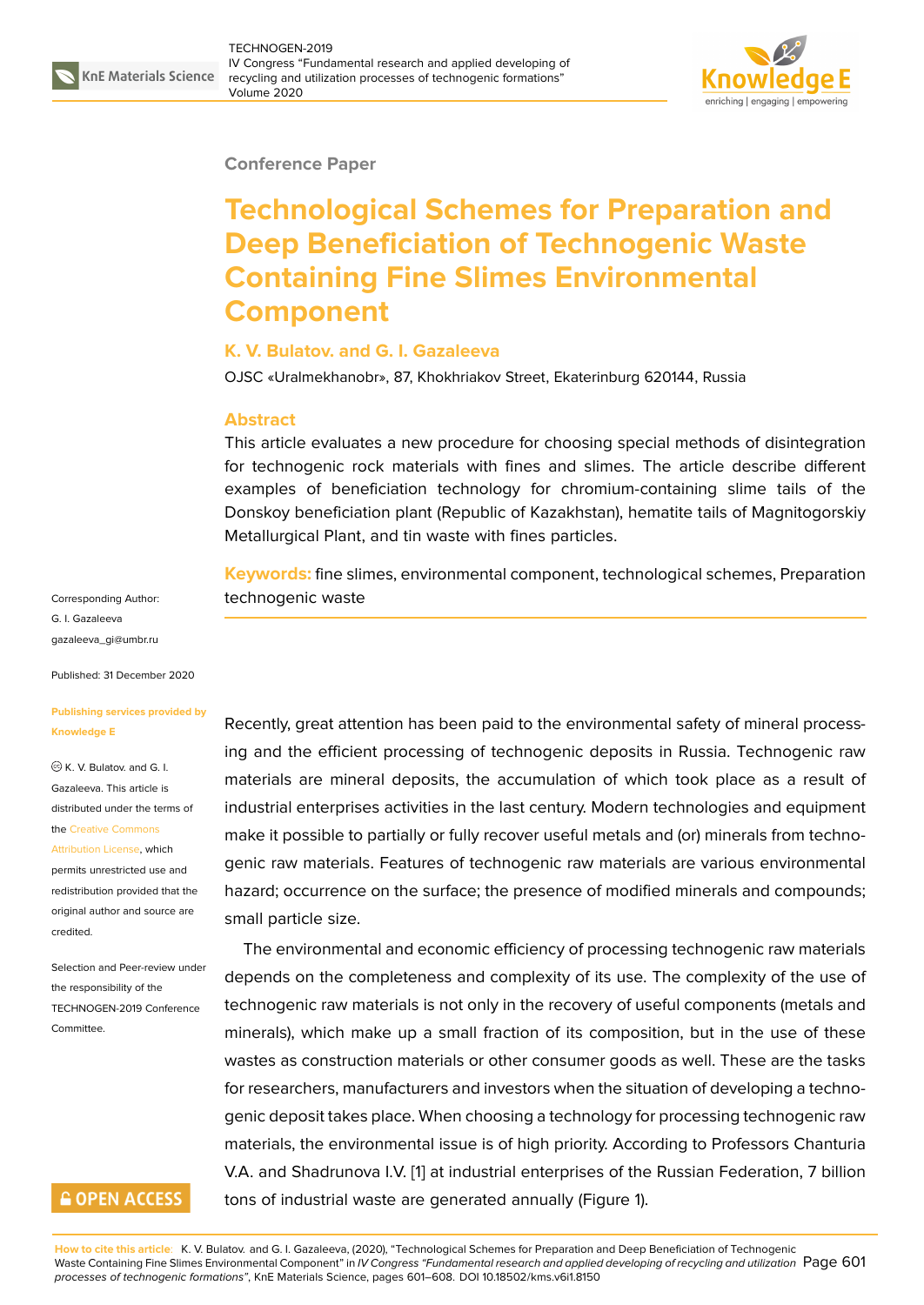

**Figure** 1: General view of the tails of the Balkhash Beneficiation Plant (BP)

<span id="page-1-0"></span>The criteria for the environmental safety of technologies are an important aspect in choosing a technology for waste beneficiation in general and slime tails from beneficiation plants in particular. We can distinguish the following environmental safety criteria for the processing of slime tails of beneficiation plants. They are maximum tails processing to produce finished products and minimize waste; maintaining or reduction of the hazard class of the resulting waste during processing; the complexity of using tails; the choice of the optimal technologies for economic advantages and environmental safety; the use of a full water turnover in the technology. An important moment in the technologies development for the deep beneficiation of technogenic raw materials is the assessment of their composition and properties by modern analytical methods [2]. First of all, this is the study of the particle size distribution, chemical and phase composition of technogenic raw materials. For their researches, Uralmekhanobr OJSC uses Helos-KR diffraction laser particle size analyzer (Sympatec, Germany), which has a [pa](#page-7-0)rticle size range from 0.5 to 2000 microns. According to the granulometric analysis of the samples, the number of fractions less than 50 microns and 5 microns is determined, which, at present, is considered to be a characteristic of the slime degree of technogenic wastes, including tails of beneficiation plants.

The granulometric characteristics of the slime tails of the beneficiation plants depend on the ore preparation technology used in the plant designs and on the natural properties and slime tendency of useful minerals. The granulometric composition of the slime tails does not provide sufficient information about the distribution of elements. Therefore, in each size class, the content of the target element and the presence of free grains of useful minerals and their splices with other minerals are determined. Table 1 presents the result of such an assessment for chromite tails CPP-1 (the crushing and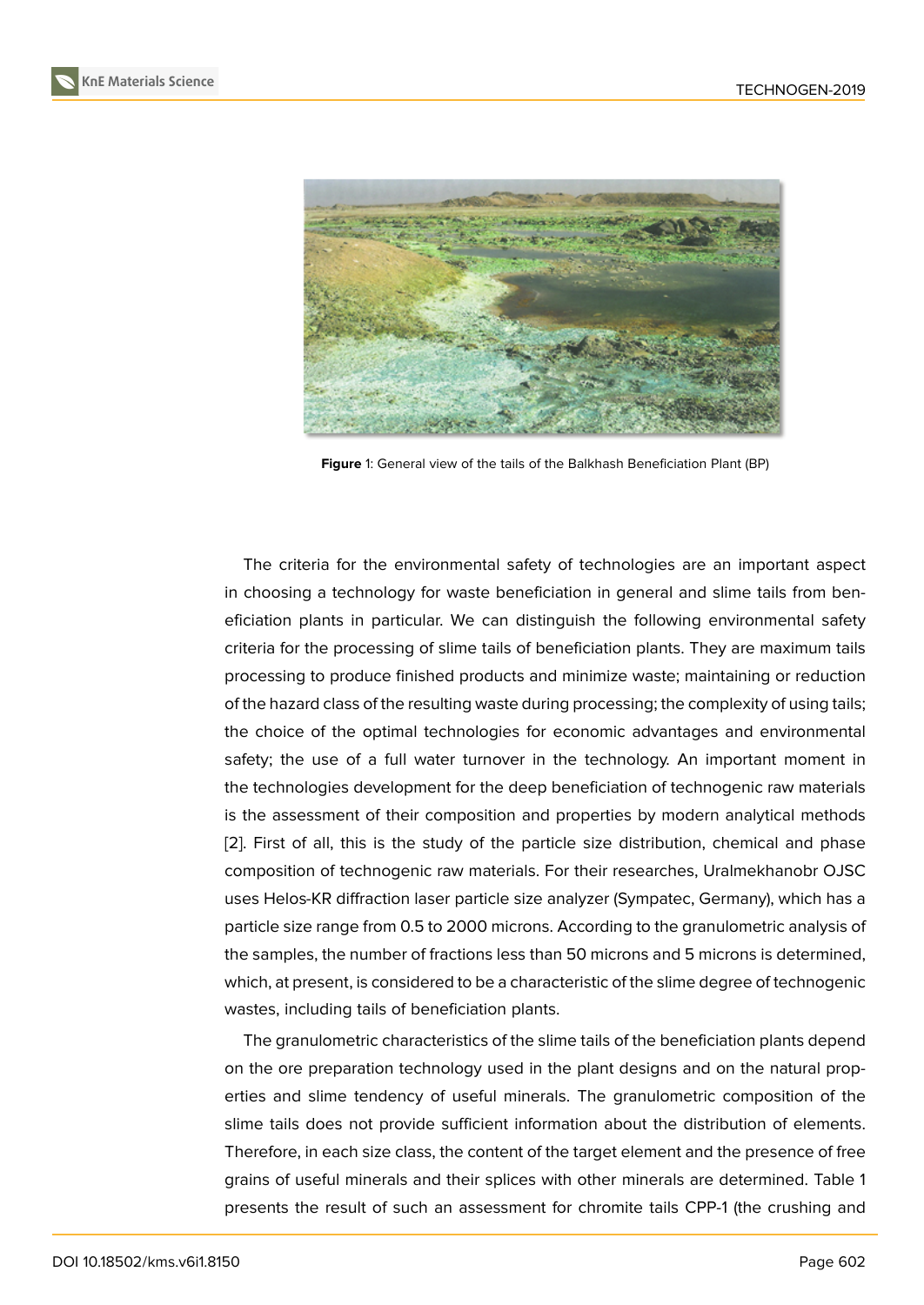| Size class, mm | Fraction, % | Content of $Cr_2O_3$ , % |  |
|----------------|-------------|--------------------------|--|
| $+5,0$         | 1,0         | 4,67                     |  |
| $-5,0+3,0$     | 0,6         | 2,79                     |  |
| $-3,0+2,0$     | 1,3         | 3,61                     |  |
| $-2,0+1,0$     | 3,9         | 6,32                     |  |
| $-1,0+0,5$     | 6,6         | 5,98                     |  |
| $-0,50+0,20$   | 15,6        | 9,45                     |  |
| $-0,200+0,071$ | 15,0        | 25,47                    |  |
| $-0.071+0.040$ | 17,8        | 40,40                    |  |
| $-0.040+0.026$ | 8,8         | 37,90                    |  |
| $-0,026$       | 29,4        | 29,61                    |  |
| Total          | 100,0       | 25,28                    |  |

processing plant 1) of the Donskoy beneficiation plant (Kazchrome company, Republic of Kazakhstan) [3].

TABLE 1: Granulometric composition of slime tails of CPP-1

An analysis of the data presented shows that there are particle size classes with a high Cr2O3 content, which should be distinguished for subsequent beneficiation. Therefore, in the size class less than 0.20 μm, the Cr2O3 content ranges from 9.59 to 30.02%, with an average content of 25% in the initial tails. Some tails with a particle size of more than 0.20 μm are not significant for the Cr2O3 recovery.

Based on similar studies, Uralmekhanobr OJSC has developed and implemented technologies for the deep beneficiation of slime tails from beneficiation plants. The presented options correspond to environmentally friendly technologies according to one or more criteria.

**Ore dressing tails at Donskoy BP.** In laboratory and semi-industrial conditions, 5 variants of schemes for processing chromium-containing slime tails of CPP-1 of the Donskoy beneficiation plant (Republic of Kazakhstan) have been developed. As a result of researches, 2 technological schemes were selected for technical and economic comparison: gravity-flotation and gravitational [4].

The initial operations of both compared schemes are the same: washing class + 2.0 mm in a washing drum; screening in the class of - 0.2 mm; class allocation + 0.2 mm in the tails; double classification of a clas[s](#page-7-2) of less than 0.2 mm in hydrocyclones with the release of a discharge of the second classification into tails; screw separation of hydrocyclone sands with the release of high-quality chrome concentrate (Cr2O3 content of more than 50%) and light fraction, sent to fine screening in the class of 0.16 mm. Further, the operations of the compared schemes are different. The gravityflotation scheme includes the main, control flotation and two cleaning flotations, after which the flotation concentrate is cleaned on the concentration table with the release of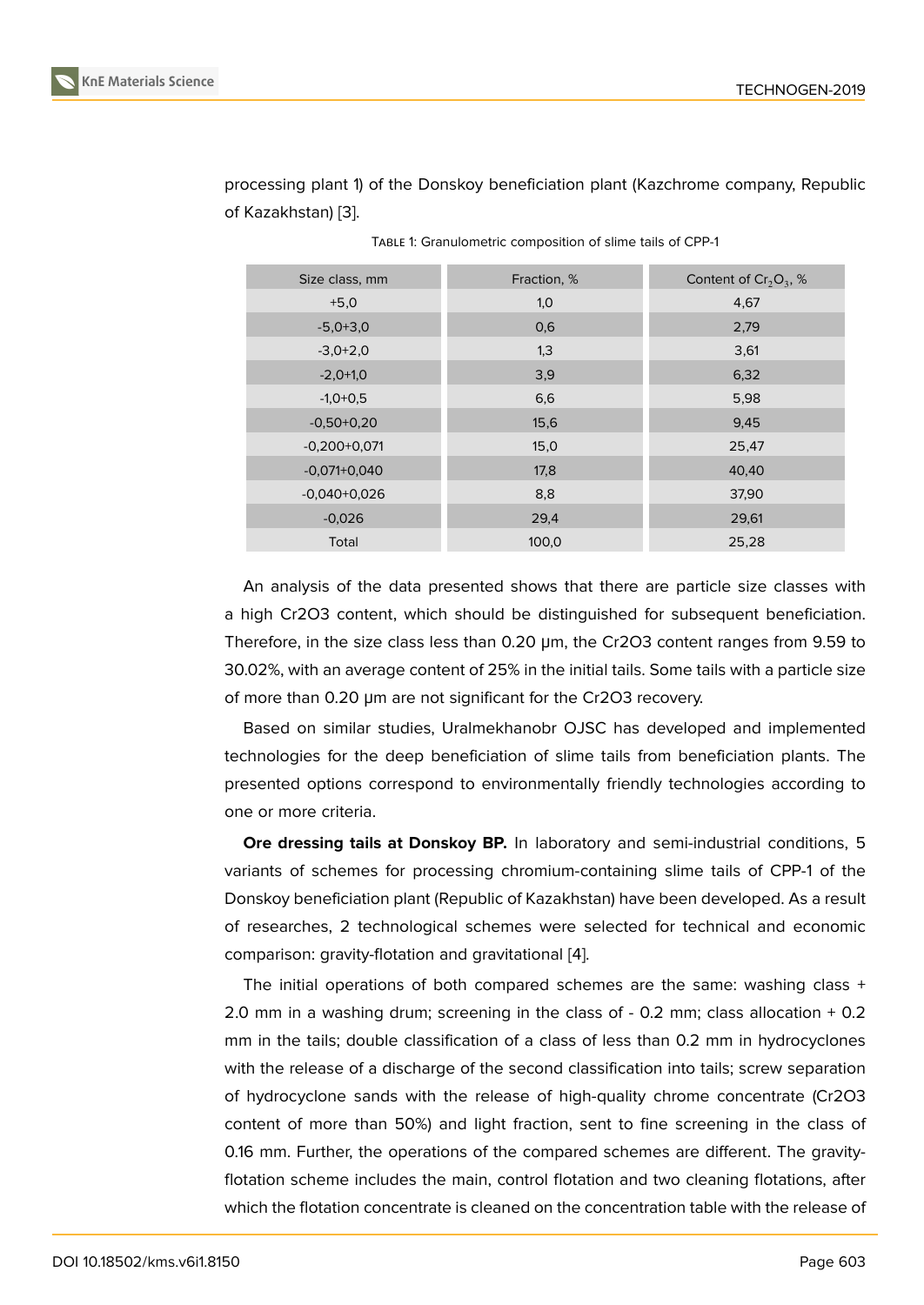

the final concentrate and tailings. The following technological indicators were obtained according to the flotation scheme: 38.95% concentrate yield, 49.20% Cr2O3 content, 75.80% recovery; 61.05% tailings yield, 10.0% Cr2O3 content.

Next, a more detailed comparative technical and economic calculation of the considered technology options was carried out. The technical and economic indicators of the compared options have high values, but the gravity-flotation scheme has an advantage in terms of profits and the payback period. From the point of view of a massive reduction in the volume of slime tails and finished products, both options can reduce the number of tails by 37-39%. From the point of maintaining or reducing the hazard class of waste, the gravitational scheme has advantages over the gravity-flotation one. The latter does not change the hazard class of waste, while the former, due to the use of acids and other hazardous substances in the flotation process, increases the hazard class of secondary waste. In the considered options, a complete water turnover is assumed. However, water mixed with harmful reagents requires significant costs for cleaning and clarification. Based on this, when choosing the final version of the technology for processing slime tails, the enterprise ( JSC Donskoy GOK) adopted a more environmentally friendly version of gravity beneficiation. Currently, the factory is being built according to the proposed technology.

**Hematite Beneficiation Tails of Magnitogorskiy Metallurgical Plant (MMP).** According to the chemical composition, the initial slimes contain 29.5% total iron, 1.31% sulfur, and 0.068% phosphorus. The results of the phase analysis of the initial slimes of metallurgical plant are presented in table 2.

| Forms of iron display: | Content, %    |          |  |
|------------------------|---------------|----------|--|
|                        | absolute      | relative |  |
| Common iron            | 29,5          | 100,0    |  |
| Iron related with:     |               |          |  |
| magnetite              | 5,51          | 18,68    |  |
| martit                 | 5,72          | 19,39    |  |
| hematite               | 4,97<br>16,85 |          |  |
| metal                  | 1,29<br>0,38  |          |  |
| carbonates             | 1,29<br>0,38  |          |  |
| pyrrhotite             | < 0.01        |          |  |
| silicates              | 6,74<br>22,84 |          |  |
| getite hydroxides      | 5,80          | 19,66    |  |

TABLE 2: The Phase Composition of the Initial Slime

The potential recovery of iron is 54.92%, including 18.68% from magnetite-related, 19.39% from martite-related; 16.85% from hematite-related.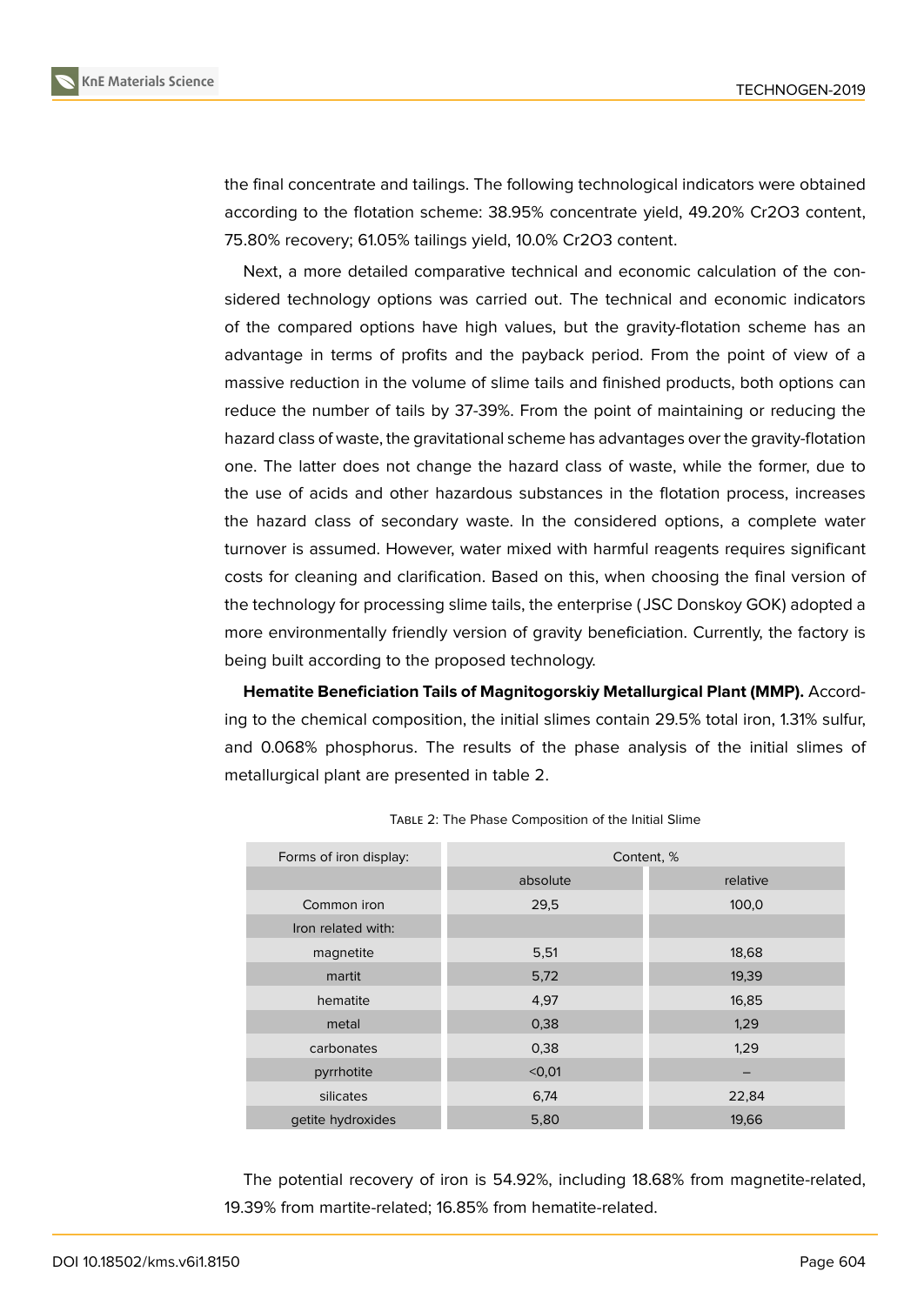The tails storage features of a metallurgical plant are the storage duration of the initial slime tails [5]. In this regard, they contain frozen particles for wintertime, clay and various organic residues. Disintegration of the initial slimes is required for the destruction of frozen and compressed aggregates of iron ore to obtain a natural particle size of less than 2.0 [mm](#page-7-3). The disintegration process is carried out in a screw crusher with a wet scrubber. Sand washing and sludge removal are carried out in a spiral classifier. Wet magnetic separation is performed on the original tails of natural size  $(-2.0 + 0.0$  mm) with a 1500 E magnetic field of the separator. This mode provides the transfer to the magnetic product of minerals: magnetite, magnetite - hematite and magnetite - goethite aggregates. During the research, the iron content in magnetite concentrate varied from 61.5 to 62.6%. The results of wet magnetic beneficiation are presented in table 3. The average iron content in magnetite concentrate is 61.8%, the concentrate yield is 20.0%, and the iron recovery in the concentrate is 42.92%.

| <b>Beneficiation</b>      | Yield, | Iron       | Iron        |
|---------------------------|--------|------------|-------------|
| products                  | %      | content, % | recovery, % |
| Concentrate (magnetite)   | 20,00  | 61,80      | 42.92       |
| Tails                     | 76,00  | 20,85      | 55,01       |
| Slimefree initial product | 96,00  | 29,38      | 97,93       |

TABLE 3: The Results of Magnetic (1500 E) Beneficiation of MMP Slime

Subsequent experiments were performed in order to obtain a conditioned iron concentrate from hematite. The considered options are high-gradient wet magnetic separation and a combination of high-gradient wet magnetic separation with gravity operations on screws. In the first option, the results are not satisfactory. However, the high-gradient wet magnetic separation mode was selected for subsequent beneficiation on screws. Ultimately, iron concentrate was obtained from iron-containing slime tails of MMK with a yield of 25.5%, total iron content of 59%, and recovery of 52.24%. According to the project of Uralelectromedb OJSC, a slime beneficiation section was built, which is in the state of launch. From the point of view of environmental safety, the technology meets the main criteria: it allows to reduce the volume of slime tails by 25% to obtain finished products; it does not increase the hazard class of the tails; it involves a complete closed cycle of using recycled water; it considers the variability of the approach in the development of the technological scheme. As for disadvantages, it should be pointed out that there is not any integrated use of raw materials and incomplete use of the entire volume of waste.

The beneficiation tails the Solnechny BP are a typical complex object with a high content of slimes, including useful minerals. The development of this technology is an example of the deep beneficiation of fine slimes. Beneficiation schemes for tin ores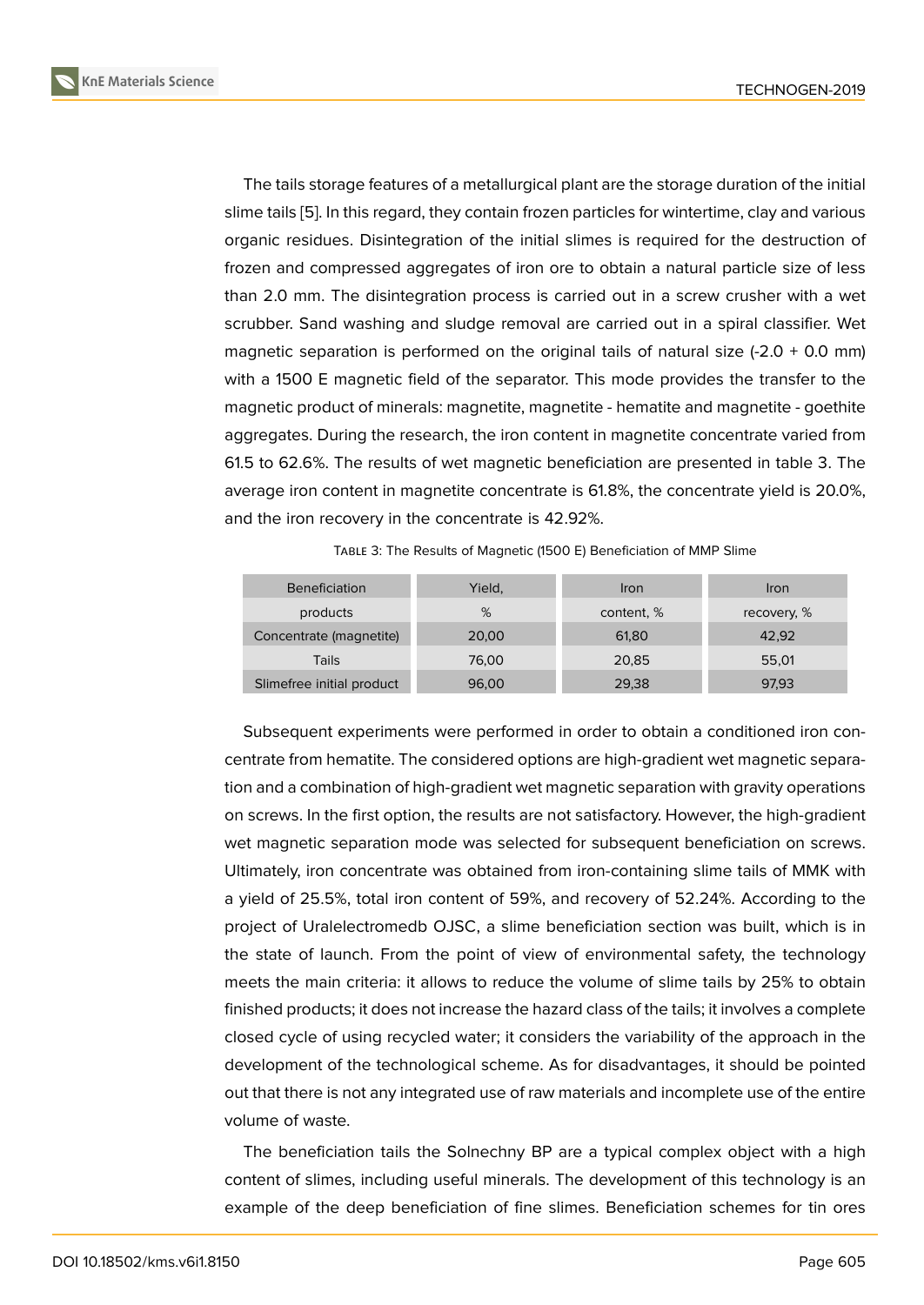

**Figure** 2: Scheme for the Production of Collective Concentrates from Tin-containing Slime Tails of the Solnechny BP - hf - heavy fraction; If - light fraction; ip - industrial product.

<span id="page-5-0"></span>represent complex technological objects. The recovery of tin from them rarely exceeds 55%. In the case of multicomponent ores with the presence of tungsten, arsenic, and sulfide minerals, the beneficiation schemes have an even more complex configuration. The total tin content in the initial tails is 0.33 - 0.47%, copper content is 0.37 - 0.46%. Figures 2 and 3 show the technological schemes [6, 7] for the beneficiation of tincontaining slime tails of the Solnechny beneficiation plant: a collective scheme for producing rough concentrates (Figure 2) and a scheme for cleaning grain collective concentrate (Figure 3).

The results of an experimental verification of the developed scheme showed the following: copper concentrate (1.29% [yie](#page-5-0)ld) contains 18.28% copper, its recovery is 60.48%. The arseni[c](#page-6-1) content in the concentrate is 1.98 - 2.04%. Tin concentrate (1.3% yield) contains 11.35% tin, its recovery of 50.88%. From a more detailed technical and economic calculation of the proposed technology for the processing of tin-containing slime tails from the Solnechny BP, it follows that it is cost-effective, and the simple payback period is 7 years. The customer has begun to implement the project. As for the environmental criteria for the beneficiation of slime tails, it follows that the scheme has less efficiency in comparison with others. Only 2.6% of the mass of dump tails goes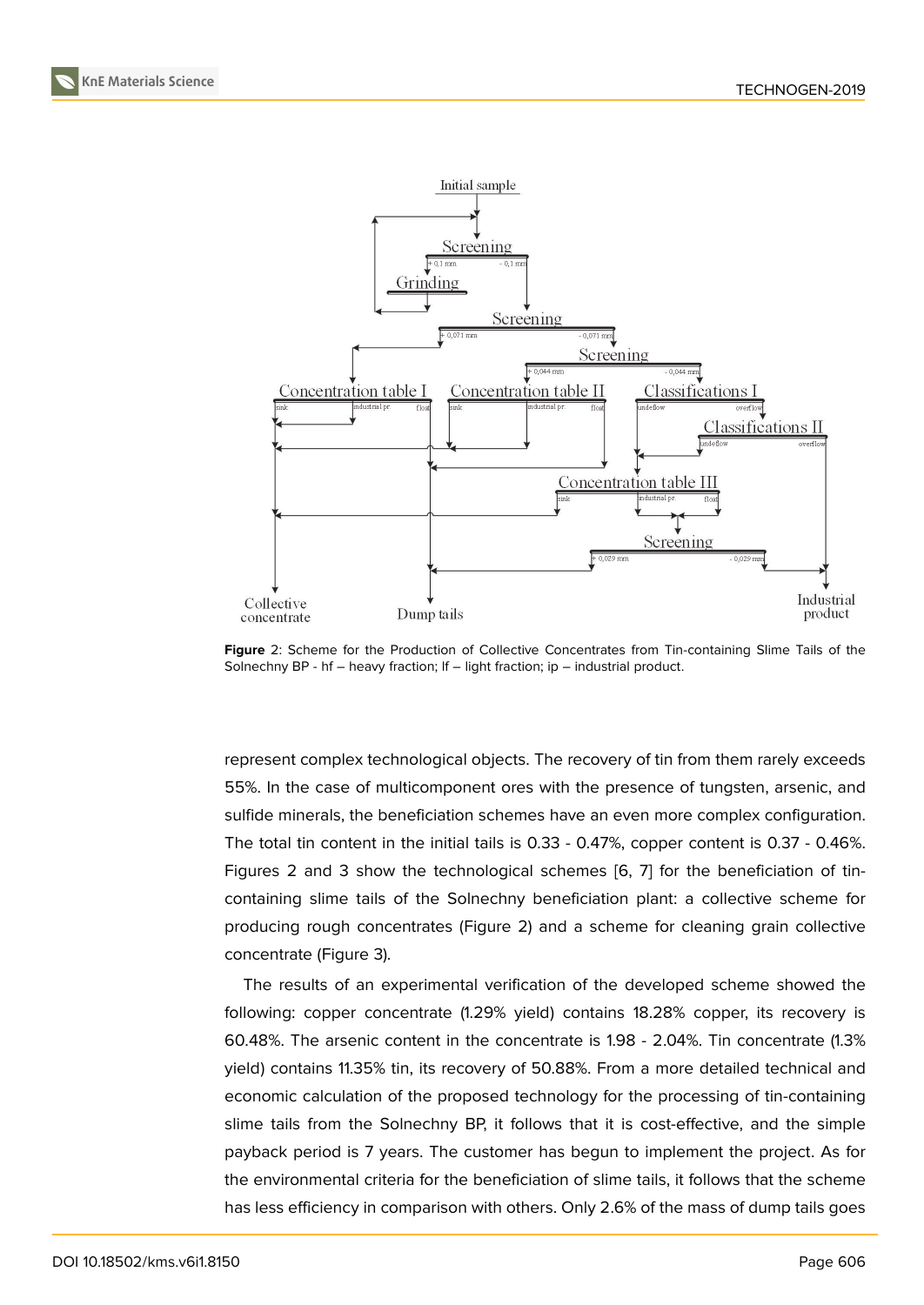**KnE Materials Science**



<span id="page-6-1"></span>

into finished products, the rest is returned to the tail storage. The hazard class of the tails is increased due to the use of Chinese flotation reagents in the technology.

The environmental advantages of the scheme include the use complexity of raw materials and the use of full water turnover. Additional studies on the possibility of using collective tails as construction materials have shown the possibility of a significant increase in the environmental efficiency of the technology with utilization of up to 47% of the dump tails mass.

## **References**

<span id="page-6-0"></span>[1] Chanturia, V. A. and Shadrunova, I. V. (2018). *Ecologically-Oriented Processing of Mining Waste*. Moscow: Sputnik.